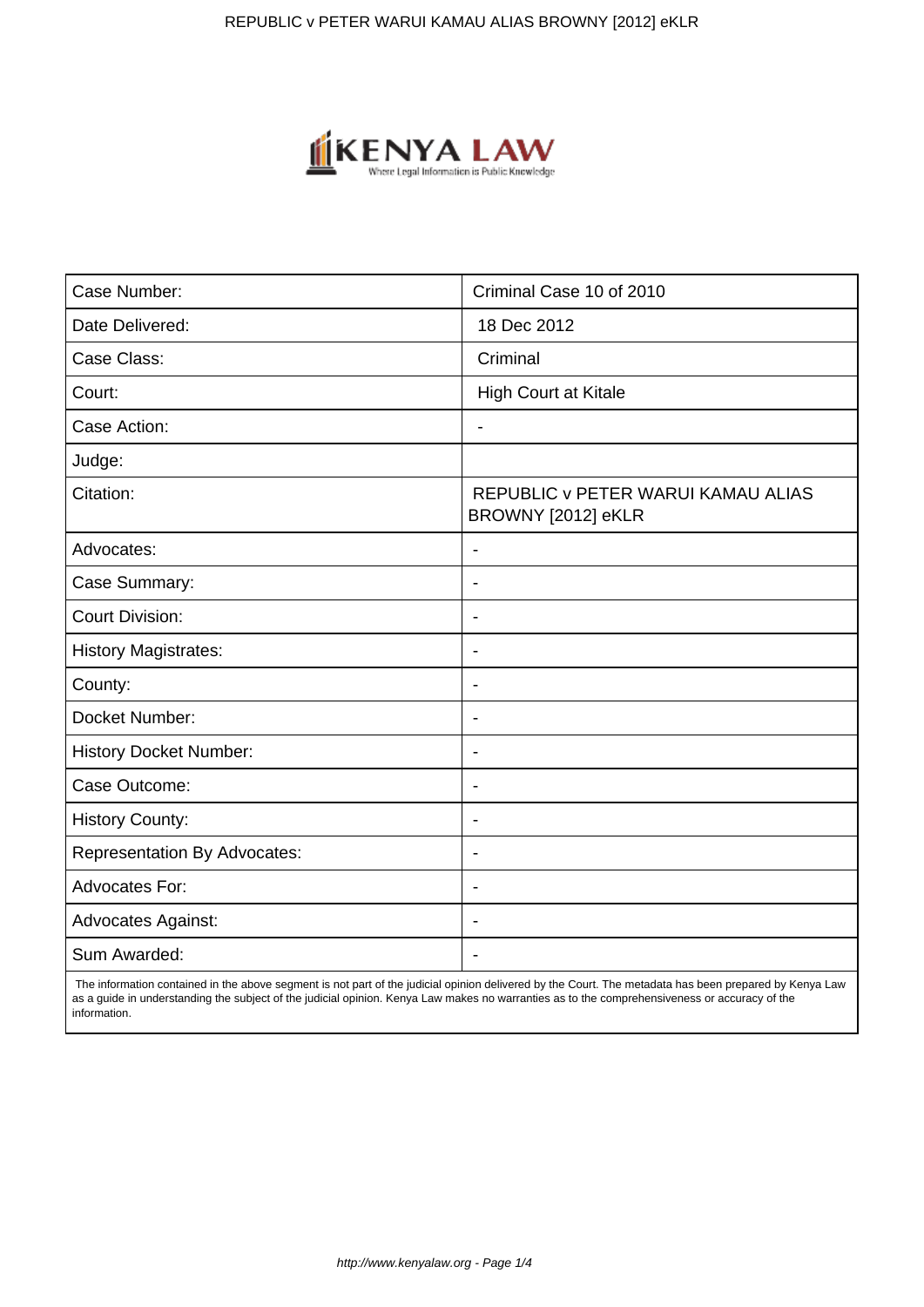## **REPUBLIC OF KENYA**

### **High Court at Kitale**

### **Criminal Case 10 of 2010**

**REPUBLIC................................................................................................PROSECUTOR.**

**VERSUS**

## **PETER WARUI KAMAU ALIAS BROWNY..............................ACCUSED.**

# **J U D G M E N T.**

 The accused, **Peter Warui Kamau alias Browny,** is charged with murder contrary to section 203 read with section 204 of the penal code, in that on the 26th January, 2010 at Mulungu trading centre Moi's Bridge Uasin Gishu West District, murdered John Kiptoo Amai.

The case for the prosecution was that on the material date the accused, the deceased and others were drinking traditional liquor (chang'aa) at the homestead of **Jane Wangare Macharia (PW1)** and in the process, the accused became unruly and disorderly. He had a knife which he was hitting against the ground and threatening to kill somebody. The knife was snatched from him. He went away screaming that he was going for another knife. He returned later with a stick and demanded the return of his knife. Jane (PW1) attempted to snatch the stick from him and in the process, the deceased who was at the back of Jane was hit with the stick. With the help of her husband, Jane managed to snatch the stick from the accused. In the meantime, the deceased left the scene while the accused insisted that he wanted his knife back. It was then that a police reservist was called to the scene. This prompted the accused to go away but at about 10.30 p.m. He re-appeared at the scene to collect his jacket and then went away.

 On the following morning, the dead body of the deceased was found at a boundary of a farm belonging to the family of the deceased. The body had injuries on the head. Blood was flowing from the head.

The husband to Jane, **Kennedy Kipruto Songok (PW2)**, confirmed that he assisted his wife to have a stick snatched from the accused.

**Wilson Kositany (PW3)**, **Emmanuel Wanyonyi Wanjala (PW4)** and **Elisha Kipkemboi Kosgei (PW5)** were among the people drinking changaa at the homestead of Jane (PW1). They all confirmed that both the accused and the deceased were among the revellers. They also confirmed that the accused became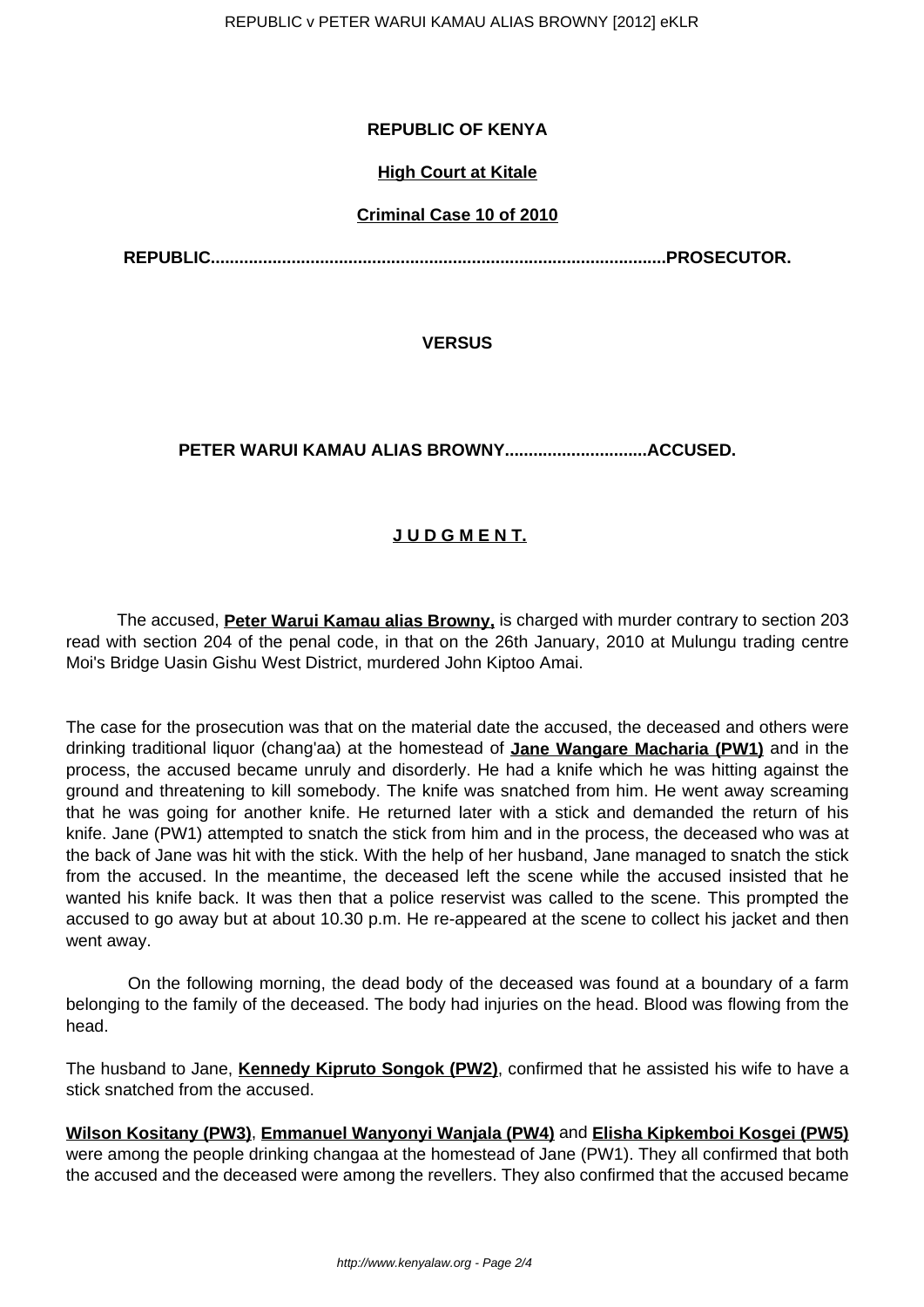unruly and was threatening to hill somebody with a knife which was however snatched from him. A stick he later came with was also snatched from him.

They further confirmed that the body of the deceased was found on the following day with injuries on the head.

**Hezron Sawe Bamai (PW6),** identified the body of the deceased for postmortem purposes. The deceased was his son.

**Dr. Paul Njamwe (PW7)**, conducted the post postmortem examination on the body of the deceased and formed the opinion that the cause of death was head injury with intracranial haemorrhage.

**P.C. Patrick Odina (PW8),** investigated the offence and later preferred the present charge against the accused. He said that the accused was alleged to have killed the deceased using a "rungu" (club) and a somali knife.

In his defence, the accused denied the offence and indicated that he quarrelled with Wangare (PW1) over some tools and in the process she hit him on the head with a club. He lost consciousness and fell down. He proceeded home after regaining consciousness but on the following day, he was called to the chief's office and told that he had murdered the deceased. He denied the allegation. He contended that he knew nothing about the death of the deceased.

 From all the foregoing facts, it is apparent that a group of people including the deceased and the accused were at the homestead of Jane Wangare (PW1) pertaking 'changaa' and in the process, the accused became disorderly and unruly such that he had to be contained by those present at the scene. In that regard, the knife in his possession was snatched from him and so was the stick he fetched and returned with to the scene.

It was suggested that during the struggle to snatch the stick from the accused, the deceased was hit. However, there was nothing to confirm that that accidental strike occasioned fatal injury to the deceased. What was certain is that the deceased left the scene during and/or after the commotion involving the accused and on the following day he (deceased) was found dead near a farm with injury on his head. According to the investigating officer (PW8), the injuries were caused by a club and a somali knife. However, his investigations did not reveal with any certainty that the injuries were inflicted upon the deceased by the accused. There was enough evidence showing that the deceased left the scene prior to the accused but there was no evidence showing that the accused followed the deceased and inflicted injury on him using a club and a somali knife. Indeed, there was no evidence at all linking the accused to the unfortunate death of the deceased.

Consequently, in giving the benefit of doubt to the accused, this court must hold that the prosecution has failed to prove its case against the accused.

The accused is therefore found not guilty as charged and is hereby acquitted.

### **[Delivered and signed this 18th day of December, 2012]**